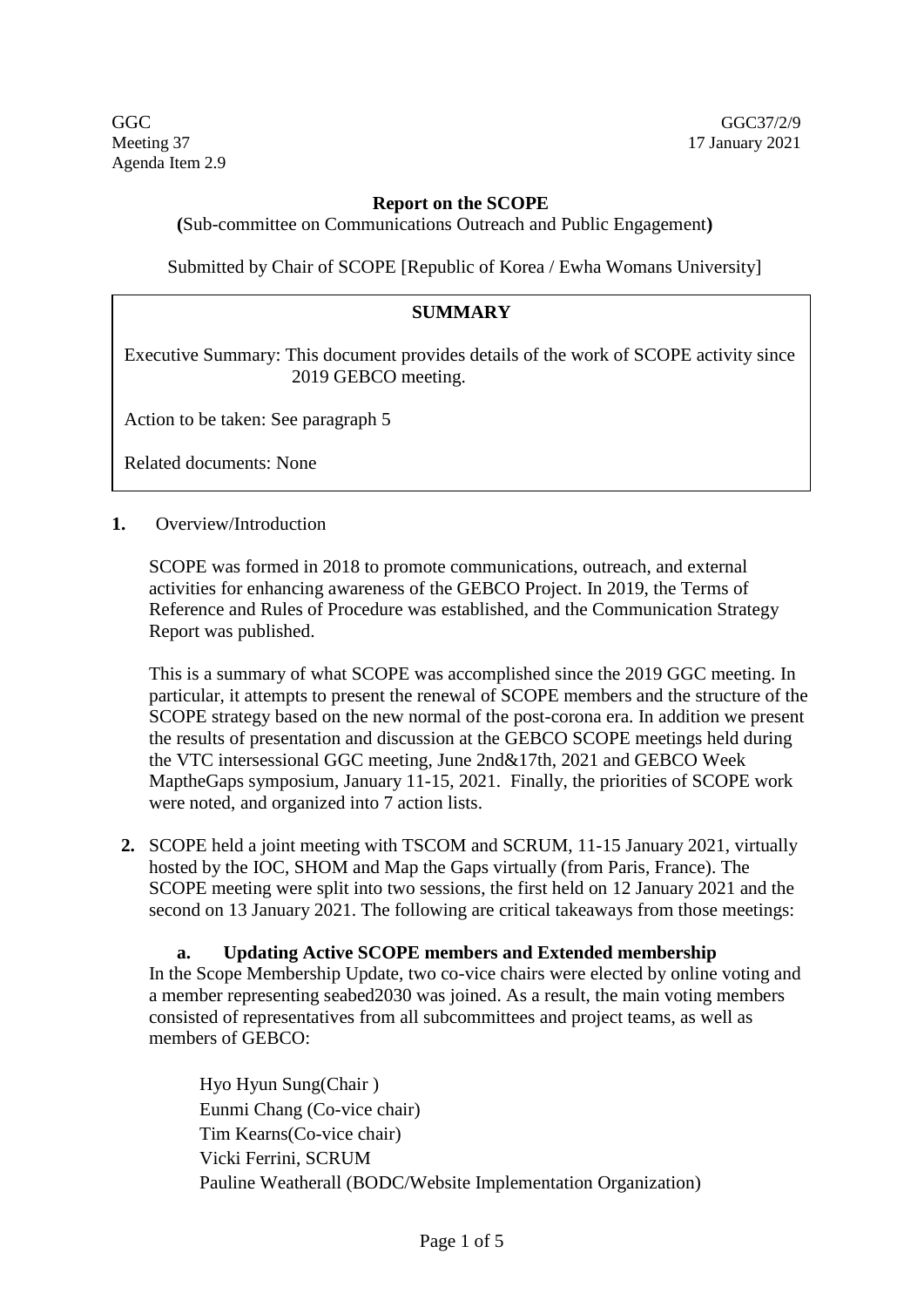Karen Marks (Science Group) Eunmi Chang (Education) David Millar (Industry) Roxy Wigley (NF-GEBCO Training Program and XPRIZE) Mark Zimmermann (TSCOM) Tim Kearns (GEBCO Symposium) Jennifer Jencks (DCDB, CSB WG) First Admiral Dr. Najhan MD SAID (SCUFN) Jamie McMichael-Phillips (Seabed 2030)

As a new subcommittee in charge of a lot of business, SCOPE needs an expanded member to participate as a non-voting member. Therefore, the following new expanded members joined to SCOPE.

| Name                       | email address          | etc. information                                            |
|----------------------------|------------------------|-------------------------------------------------------------|
| Jaya Roperez               | jayaroperez@gmail.com  | <b>NHU</b>                                                  |
| Sarah Grasty               | grastys@usf.edu        | USF College of Marine Science                               |
| Ana Carolina<br>Lavagnino, | lavagnino.ac@gmail.com |                                                             |
| Yukari Kido                | ykido@jamstec.go.jp    |                                                             |
| Diana Antochiw             | dantochiw@inmmar.com   | Marine and Coastal Megafauna<br>Research Institute (Mexico) |
| Voahangy Martin            | vmartin@gmail.com      |                                                             |

b. Updating the GEBCO-SCOPE communication performance structure Online activities and online materials were emphasized for each target group in a pandemic situation. Along with this, the subcommittee's website integration and SNS activities became more important. We updated the GEBCO-SCOPE communication performance structure as follows: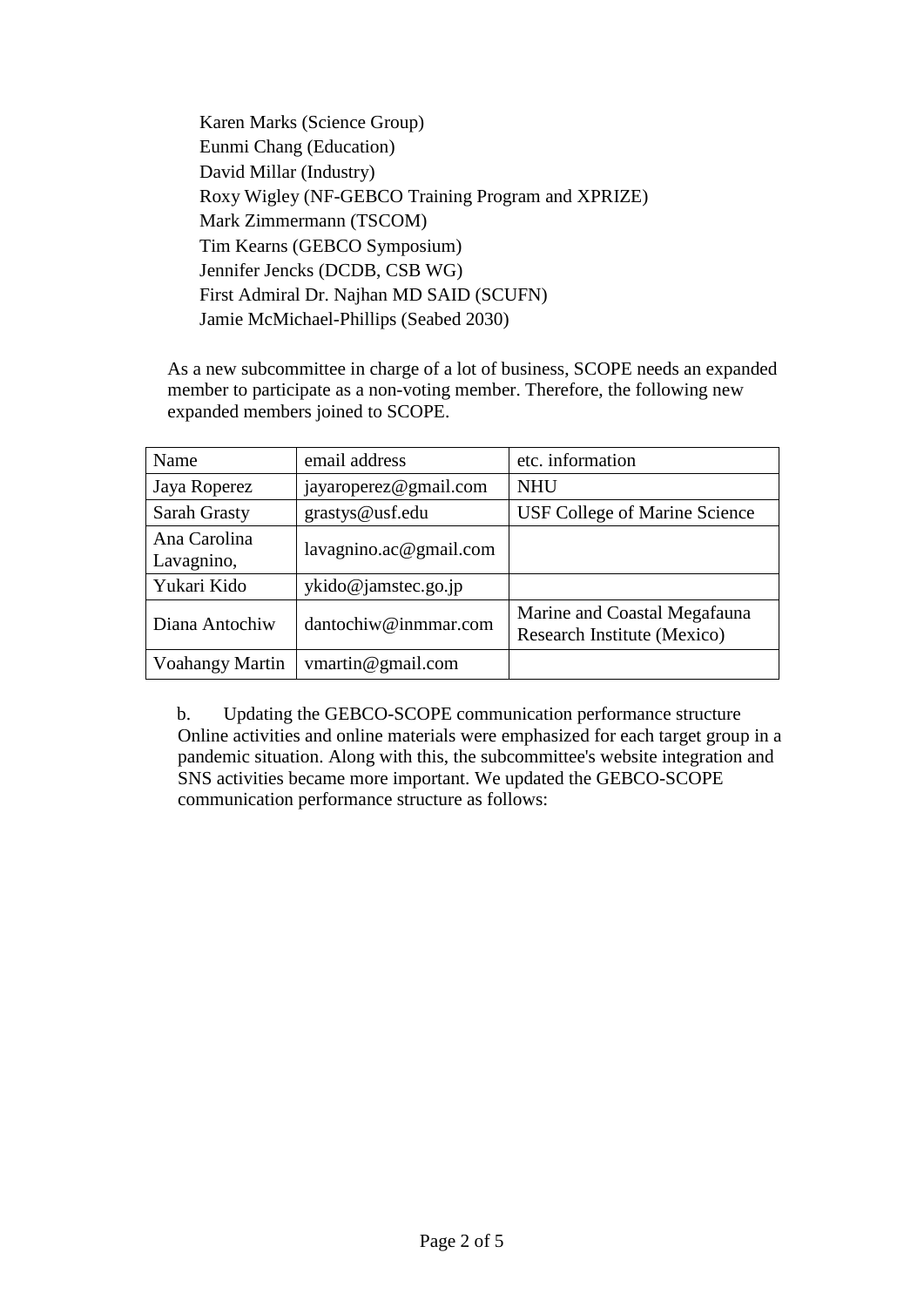

### **3. 2021 SCOPE major activities and work priority**

#### a. 2021 SCOPE major activities

In order to update the communication strategy, Scope must have a performance evaluation in a systematic manner to diagnose performance based on the current communication strategy method. This will be provided as a basis for updating communication strategies.

We identified the need to improve the communication between the GGC Subordinate bodies to coordinate better and avoid duplication of effort and waste of valuable and limited resources. It is proposed more use of communication media, GEBCO.slack.com, such as GEBCO and more structured activities. It was proposed that it should become a standard process to provide brief feedback on events they attend.

### b 2021 SCOPE Work Priorities:

The main issues were derived from SCOPE members and experts who attended the webinar. We evaluated these major issues based on their urgency and importance, and then suggested 2021 SCOPE work Priority as follows:

Review expanded SCOPE member composition covering Voting members, nonvoting members and professional observer groups

Establish a regular virtual meeting for the expanded members to implement SCOPE's mission

SCOPE communication strategy updating by evaluating SCOPE performance SCOPE homepages update and integration with GEBCO main websites Task Force team for revising B-10, History of GEBCO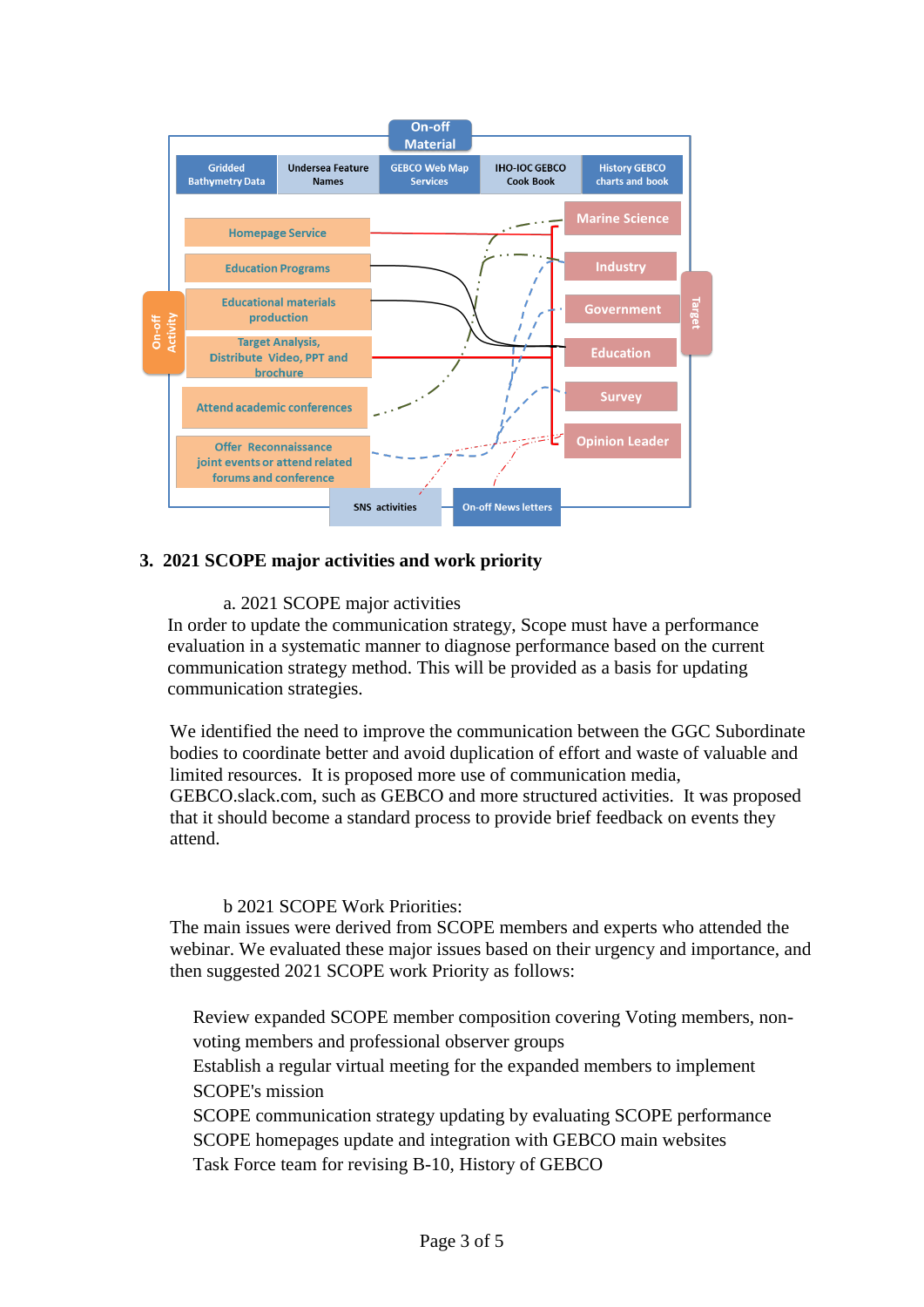GEBCO SNS management Group (jointly with other Sub-committees) Master slide design (jointly with other Sub-committees) GEBCO world map: the guideline for derived maps (jointly with other Subcommittees)

### 4. Map the Gaps Symposium

Symposium convenor highlighted the % number of first time participants ( $\approx 80\%$ ) and the gender split of presenters (55-45%). He provided the benefits and disadvantages of holding a virtual symposium, in particular the cost differential of between \$2000 to \$45,000-\$50,000, time zone challenges and lack of interaction and networking opportunities, as well loss of complete focus. It was proposed that additional webinars could be held during the year to take benefit of the ZOOM licence. It was also suggested that a certificate of participation at the symposium could be created and emailed to confirmed participants on completion

# **5. Action**

The GGC is requested to:

### SCOPE Action 1

**Note** the establishment of a GEBCO World Map Project Team to revise the principles and include portrayal information: The grid and the primary world map fall under TSCOM and the derived maps are under SCOPE (TSCOM& SCOPE Chairs)

### SCOPE Action 2

**Note** the establishment of a GEBCO SNS Management Group to focus on Social media (Jaya Roperez, NFA and all subcommittees)

# SCOPE Action 3

**Note** the proposal for additional webinars to be held during the year to take benefit of the ZOOM licence (Chair/Vice-Chairs)

# SCOPE Action 4

**Note** the proposal that a certificate of participation at the symposium could be created and emailed to confirmed participants on completion (Symposium Conveners - Tim/Jaya)

# SCOPE Action 5

**Endorse** the proposal that a Master slide template should be developed to enhance the GEBCO brand (SCOPE+ other subcommittees)

### SCOPE Action 6

**Note** the establishment of a GEBCO website Project Team to progress the identified tasks in order to efficiently and harmoniously integrate the subcommittee's subpages with the new GEBCO main website (Helen Snaith & Chairs and Vice-chairs of TSCOM, SCRUM, SCUFN and SCOPE)